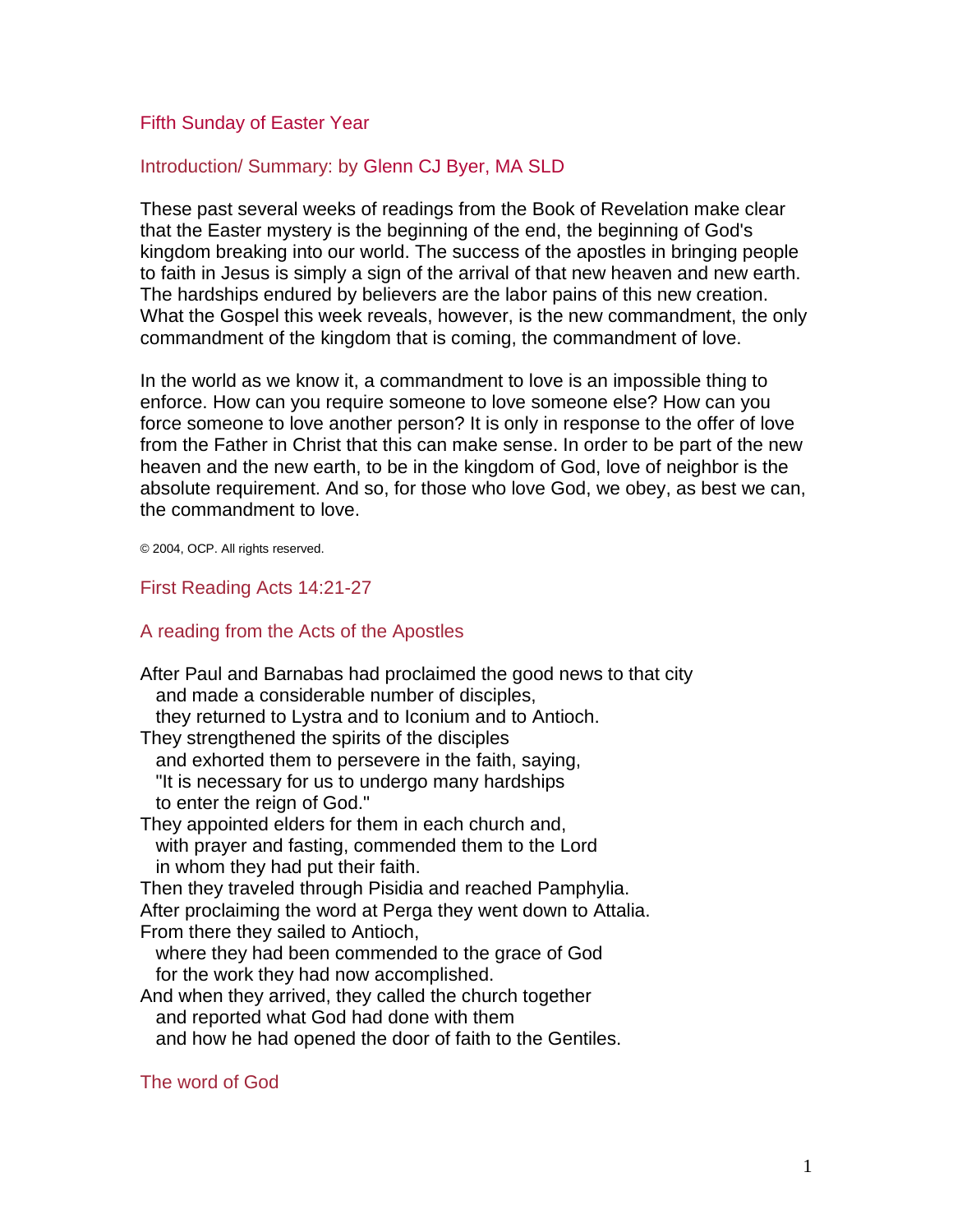### Commentary: Acts 14:21-27 John Paul-Hiel, O.P.

Main Theme: We must PERSEVERE through hardships to enter the Kingdom of God.

On their missionary journey Paul and Barnabas "strengthened the spirits of the disciples and exhorted them to persevere in the faith." This is a message that we and all Christians need to heed as central to our faith. The keynote of it is that "it is necessary for us to undergo many hardships to enter the kingdom of God." This recalls, first of all, the message that it was "necessary," that is, a necessity within God's saving plan, that Jesus undergo suffering and death before being raised from the dead and bringing about the kingdom of God. Secondly, it recalls the teaching of Jesus that anyone who would come after him "must" of necessity in accord with God's plan take up the cross and follow him, must lose his or her life in order to save it.

And thirdly, Paul himself exemplified this message. Just before this reading Paul was in Lystra where "they stoned Paul and dragged him out of the city, supposing that he was dead" (14:19). Then, after being apparently dead in imitation of Jesus, when the disciples gathered around him he "arose" in imitation of the resurrection of Jesus from the dead and entered the city (14:20). This is part of what "God had done with them" as they reported in Antioch. We are to imitate Jesus and Paul in relying upon God to strengthen us to persevere through the hardships we "must" undergo to enter God's kingdom.

*© 2004, OCP. All rights reserved.*

# Responsorial Psalm Psalm 145:8-9, 10-11, 12-13

 $\mathbf{\ddot{x}}$ l will praise your name for ever, my king and my God. Or: Alleluia.

The LORD is gracious and merciful, slow to anger and of great kindness. The LORD is good to all and compassionate toward all his works.

Let all your works give you thanks, O LORD, and let your faithful ones bless you. Let them discourse of the glory of your kingdom and speak of your might.

Let them make known your might to the children of Adam, and the glorious splendor of your kingdom.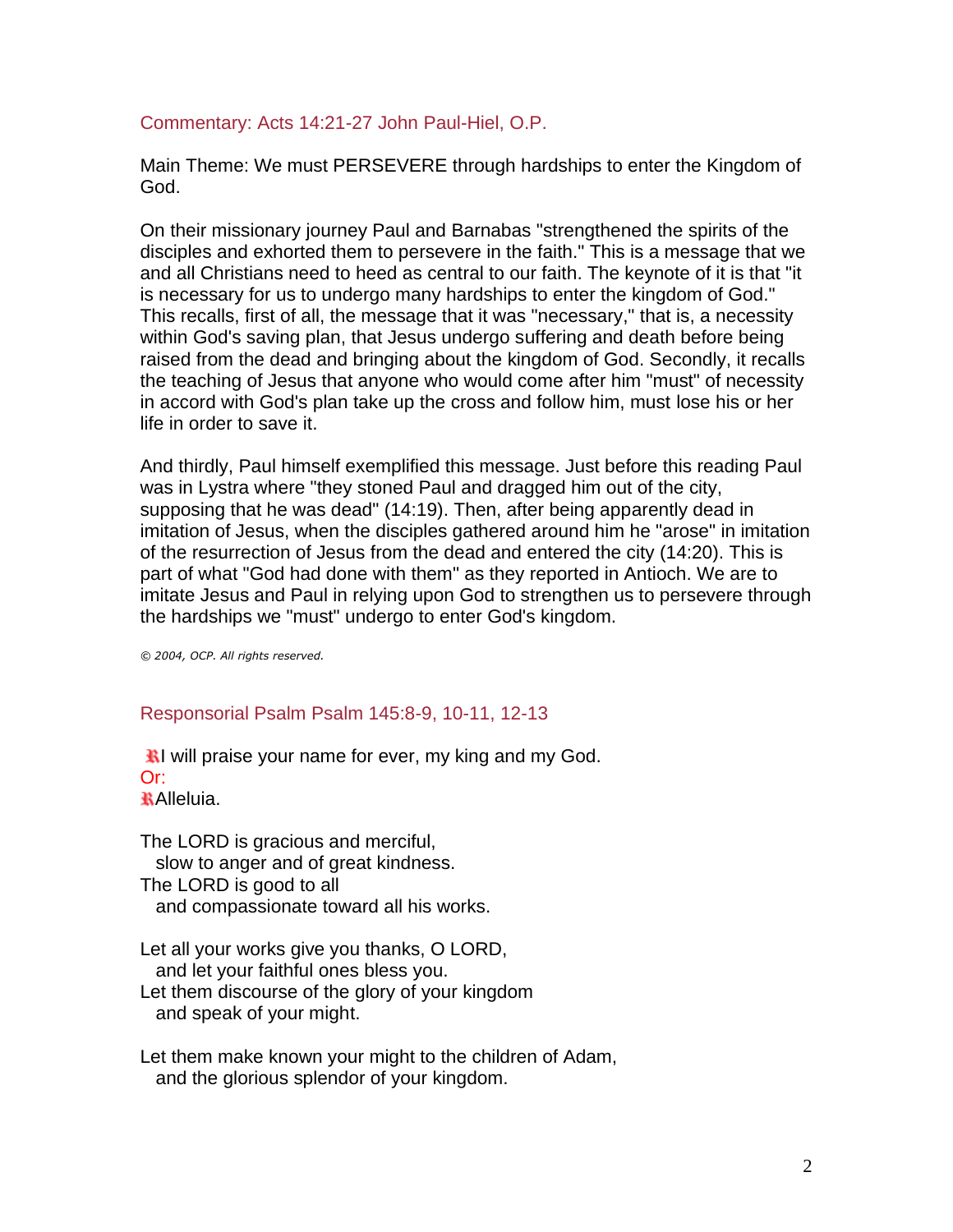Your kingdom is a kingdom for all ages, and your dominion endures through all generations.

# Second Reading Revelation 21:1-5a

### A reading from the Book of Revelation

Then I, John, saw a new heaven and a new earth. The former heaven and the former earth had passed away, and the sea was no more. I also saw the holy city, a new Jerusalem, coming down out of heaven from God, prepared as a bride adorned for her husband. I heard a loud voice from the throne saying, "Behold, God's dwelling is with the human race. God will dwell with them and they will be his people and God will always be with them as their God. God will wipe every tear from their eyes, and there shall be no more death or mourning, wailing or pain, for the old order has passed away."

The One who sat on the throne said, "Behold, I make all things new."

# The word of God

#### Commentary: Psalm 145:8-9, 10-11, 12-13 by [Fr. Eugene Hensell, OSB](http://www.liturgy.com/home/authors.php?authorID=17)

Psalm 145 is an individual hymn of praise which extols the greatness and the goodness of God. The climax of this hymn is found in verses 8-9 where the psalmist concretely describes some of characteristics which constitute God's greatness and goodness. The Lord is gracious, merciful, slow to anger, abounding in steadfast love, good to all, compassionate over all he has made. These characteristics reflect God's own self revelation to Moses in the famous passage of Ex 34:6-7. This is as close to a defining character of God as can be found in the Jewish scriptures. It is ever present throughout the books of these scriptures and it was taken over by Christians as they strove to understand the deeper identity of Jesus.

The characteristics of the Lord are revealed in the works of the Lord (Ps 145:10- 13). These works manifest a kingdom unlike anything that humans have experienced on earth. Not only is it a kingdom filled with glory and splendor, but more importantly it is a kingdom that will endure forever. The reason this kingdom will be everlasting stems directly from the identity of the king. Unlike any other king, this king is the Lord God. All his words manifest faithfulness and all his deeds demonstrate graciousness. Everything in this kingdom focuses on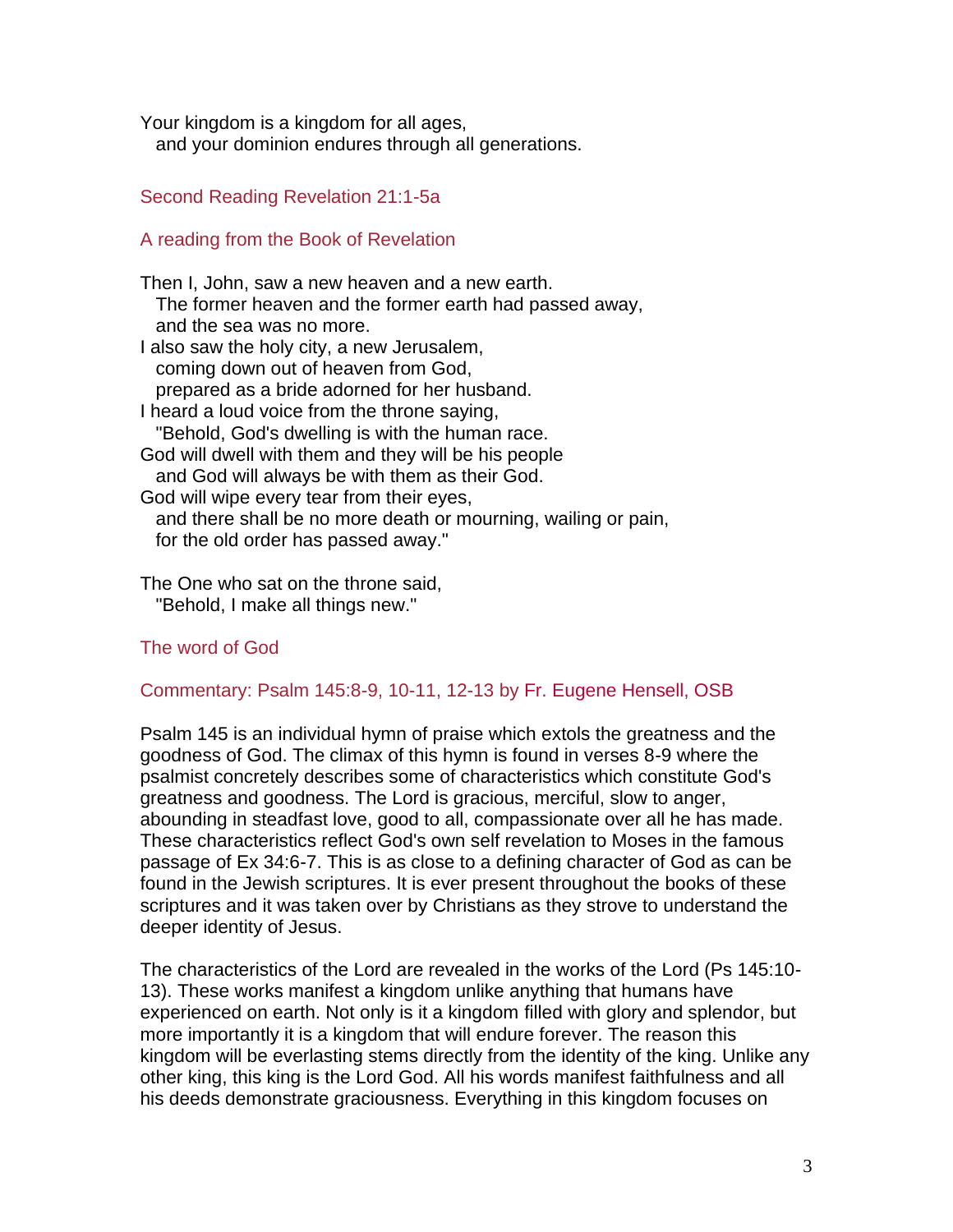these wonderful characteristics of the king. These wonderful works of the Lord are themselves a form of thanksgiving and praise which all the people are encouraged to not only accept but also to imitate. Therefore we extol and we bless our God and our King.

© 2004, OCP. All rights reserved.

Second Reading Revelation 21:1-5a

#### A reading from the Book of Revelation

Then I, John, saw a new heaven and a new earth. The former heaven and the former earth had passed away, and the sea was no more. I also saw the holy city, a new Jerusalem, coming down out of heaven from God, prepared as a bride adorned for her husband. I heard a loud voice from the throne saying, "Behold, God's dwelling is with the human race. God will dwell with them and they will be his people and God will always be with them as their God. God will wipe every tear from their eyes, and there shall be no more death or mourning, wailing or pain, for the old order has passed away."

The One who sat on the throne said, "Behold, I make all things new."

# The word of God

# Revelation 21:1-5a Commentary: By [Deacon Owen Cummings](http://www.liturgy.com/home/authors.php?authorID=3373)

The Liturgy of the Word during the Easter Season is like a very richly woven tapestry, with many different but complementary shades and threads of meaning. Central to them all, however, is this fundamental conviction: the risen Jesus is one with the Church, which is his Body, and this ecclesial Body anticipates the final completion of everything in Christ at the Parousia, the end of time. When we hear the opening words, "I, John, saw new heavens and a new earth," we should be reminded of the opening words from the passage of Revelation we heard on the second Sunday of Easter: "I, John… was caught up in ecstasy on the Lord's Day." By extension this is still the Lord's Day, the day of the Eucharist, and his ecstasy has reached its final vision. The new creation that first emerged in the resurrection of the Lord is now complete. Thus, there is a "new heavens and a new earth" and "the sea was no longer." The sea is the potent symbol of chaos, like the chaotic waters of Genesis prior to the work of God's Spirit, as we heard in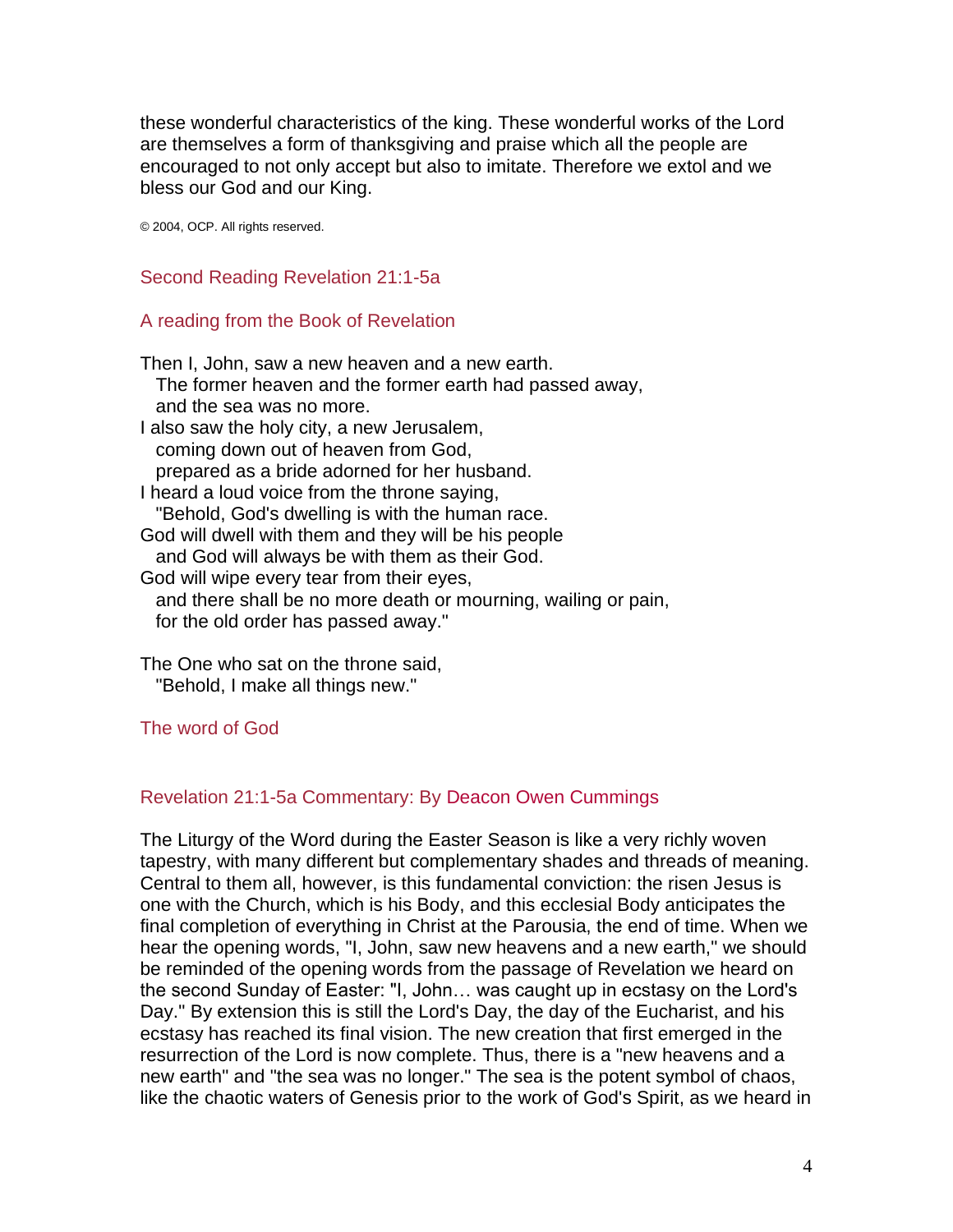the first reading of the Easter Vigil. Now the sea is gone, God's new creation is fully present --- "This is God's dwelling among men." The Eucharist, on the Lord's Day, anticipates the new creation of the end time. Our resurrection, in the Lord, has already begun.

*© 2004, OCP. All rights reserved.*

### Gospel Acclamation John 13:34

Alleluia, alleluia.

I give you a new commandment, says the Lord: love one another as I have loved you.

Alleluia, alleluia.

Gospel John 13:31-33a, 34-35

A reading from the holy Gospel according to John

When Judas had left them, Jesus said,

"Now is the Son of Man glorified, and God is glorified in him.

If God is glorified in him,

God will also glorify him in himself,

and God will glorify him at once.

My children, I will be with you only a little while longer.

I give you a new commandment: love one another.

As I have loved you, so you also should love one another.

This is how all will know that you are my disciples,

if you have love for one another."

# The Gospel of the Lord

# Commentary: John 13:31-33a, 34-35 by [Fr. Damien Dougherty, O.F.M.](http://www.liturgy.com/home/authors.php?authorID=10)

Jesus consumes the banquet within the context of the history and liturgy of Judaism and, towards the end of the meal, he takes a portion of food, dips it in the gravy and hands it to Judas. Within the customs of the time, this gesture was an act of esteem from the head of the table to honor the friend or illustrious guest who had been invited to the meal. On Jesus' part the offer of the morsel is a gift of love to Judas to confirm the choice the Master had made by calling him to the apostolate along with the other disciples. Rather than perceiving its profound significance, Judas takes the immediate opportunity to accomplish the betrayal he has already begun

John, who is always attentive to details and their meaning, sees something